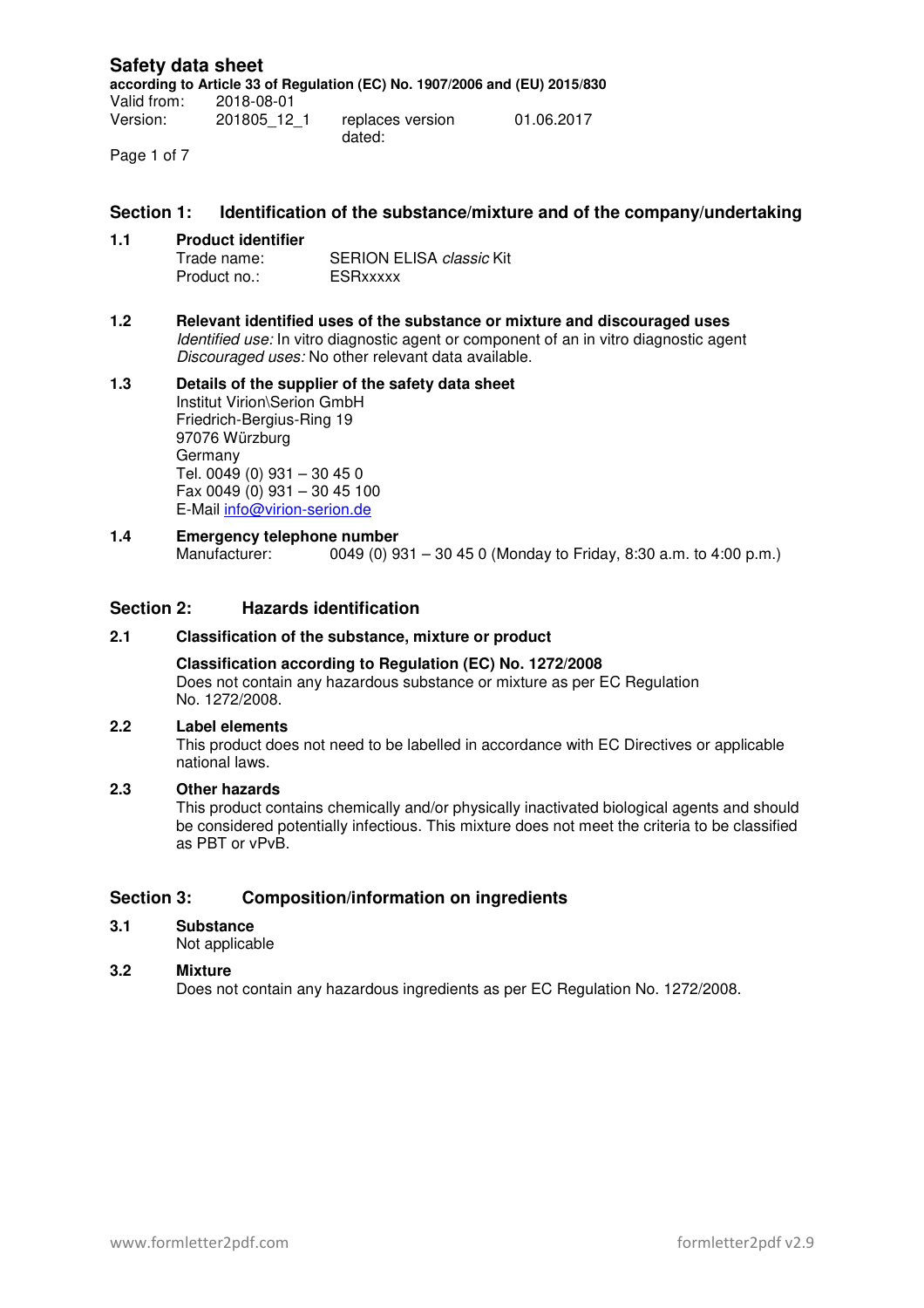**according to Article 33 of Regulation (EC) No. 1907/2006 and (EU) 2015/830**

| Valid from: | 2018-08-01  |                            |            |
|-------------|-------------|----------------------------|------------|
| Version:    | 201805 12 1 | replaces version<br>dated: | 01.06.2017 |

Page 2 of 7

## **Section 4: First aid measures**

## **4.1 Description of first aid measures**

|  |                      | Following inhalation: Fresh air. Consult a doctor if feeling unwell.                         |  |
|--|----------------------|----------------------------------------------------------------------------------------------|--|
|  |                      | Following skin contact: Wash off with plenty of water. Remove contaminated clothing          |  |
|  |                      | immediately. Treat affected areas with skin disinfectant. See a                              |  |
|  |                      | doctor if there are any symptoms.                                                            |  |
|  |                      | Following eye contact: Flush eyes with plenty of water and intermittently lift the upper and |  |
|  |                      | lower eyelids. Check for contact lenses and remove if present.                               |  |
|  |                      | Consult a doctor if irritation occurs.                                                       |  |
|  | Following ingestion: | Rinse out mouth and drink plenty of water. Consult a doctor if feeling<br>unwell.            |  |
|  |                      |                                                                                              |  |

**4.2 Most important symptoms and effects, both acute and delayed**  No information available.

**4.3 Indication of any immediate medical attention and special treatment needed**  No information available.

## **Section 5: Firefighting measures**

- **5.1 Extinguishing media**  Suitable extinguishing media Use extinguishing measures appropriate to the environment. Unsuitable extinguishing media There are no restrictions for the extinguishing media used for this substance/mixture.
- **5.2 Special hazards arising from the substance or mixture**  Non-flammable. A fire in the nearby surroundings may generate hazardous vapours.

## **5.3 Advice for firefighters**

Special protective equipment for firefighters Self-contained breathing apparatus required when in the hazard area. Prevent skin contact by keeping a safe distance or by wearing suitable protective clothing.

#### **Section 6: Accidental release measures**

#### **6.1 Personal precautions, protective equipment and emergency procedures**

#### **6.1.1 Information for non-emergency personnel**  Do not inhale vapours/aerosols. Avoid contact with substance. Ensure adequate ventilation. Evacuate the danger zone, follow the emergency plan, consult specialists.

#### **6.1.2 Information for emergency responders**  Protective equipment: see section 8.

# **6.2 Environmental precautions**

No special precautions required.

#### **6.3 Methods and materials for containment and cleaning up**

Remove containers from the discharge area. Avoid discharging into the sewer system, bodies of water, basements or closed areas. Collect the material and put in appropriately labelled waste containers. Dispose of through an accredited waste disposal company. Clean.

#### **6.4 Reference to other sections**

Instructions for disposal, see section 13.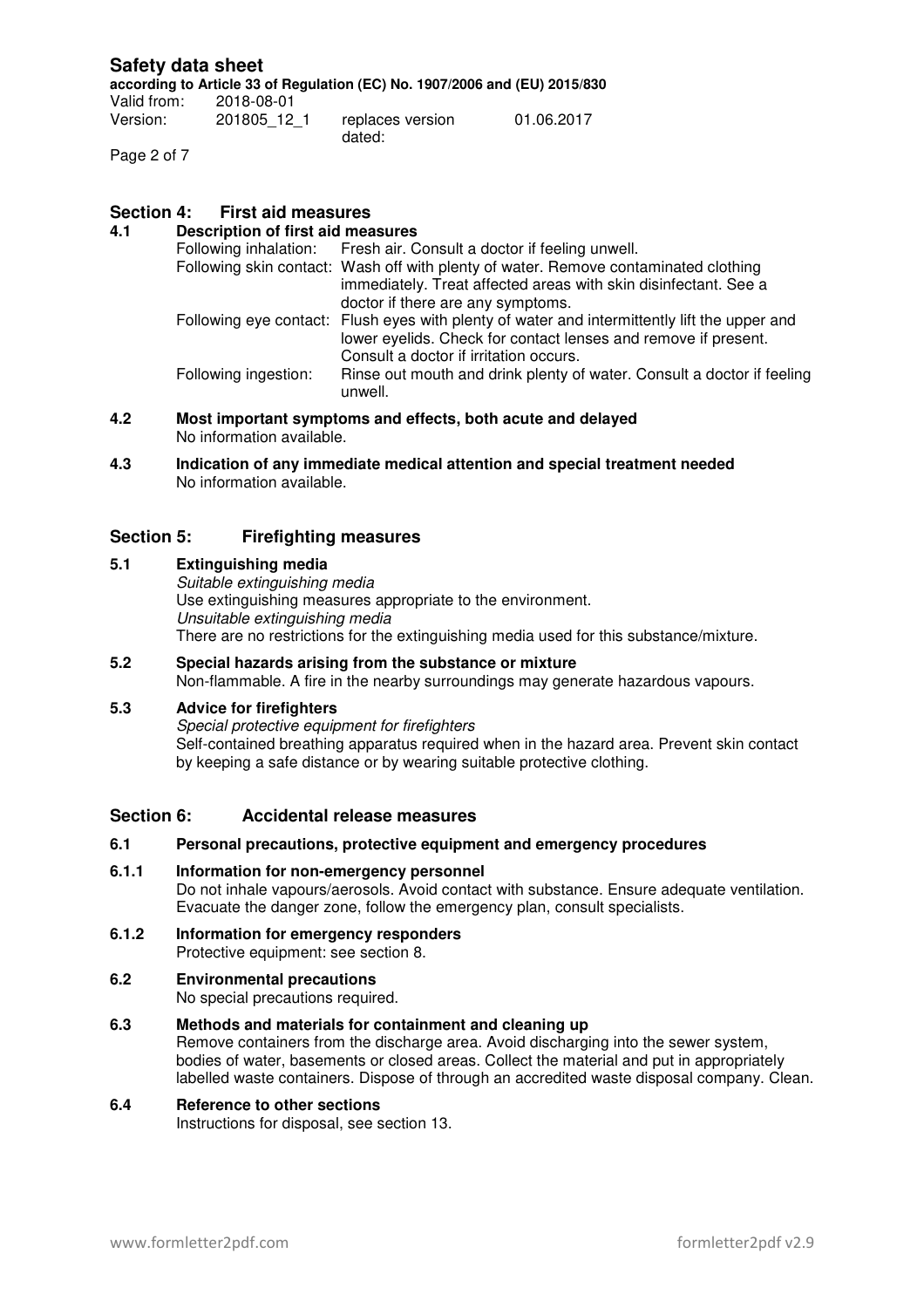**according to Article 33 of Regulation (EC) No. 1907/2006 and (EU) 2015/830**

Valid from: 2018-08-01 Version: 201805\_12\_1 replaces version dated: 01.06.2017

Page 3 of 7

## **Section 7: Handling and storage**

- **7.1 Precautions for safe handling**
- **7.1.1 Advice on safe handling**  Avoid exposure. Follow the instructions on the label.

#### **7.1.2 Hygiene measures**

Change contaminated clothing immediately. Apply preventive skin protection. Wash hands after working with substance.

**7.2 Conditions for safe storage, including any incompatibilities Requirements for storage areas and vessels:**  Store only in original container.

#### **7.3 Specific end uses**

Apart from the intended use as per Section 1.2, no other specific end uses are stipulated.

## **Section 8: Exposure controls/personal protection/ personal protective equipment**

#### **8.1 Control parameters**

Does not contain substances with occupational exposure limits.

## **8.2 Exposure controls**

#### **8.2.1 Appropriate engineering controls**  Ensure good general ventilation at the workplace.

- **8.2.2 Personal protection measures**  Do not eat, drink or smoke when working. Wash hands before breaks and after work. Apply preventive skin protection.
- **8.2.2.1 Eye/face protection**  Safety glasses

#### **8.2.2.2 Skin protection**

#### **Hand protection**

Glove material, e.g., nitrile rubber or butyl rubber The protective gloves must conform to the specifications of EC Directive 89/686/EEC and the related standard EN 374.

## **Other safety precautions**

Protective clothing

**8.2.2.3 Respiratory protection**  Not required.

# **8.2.3 Environmental exposure controls**

No special precautions required.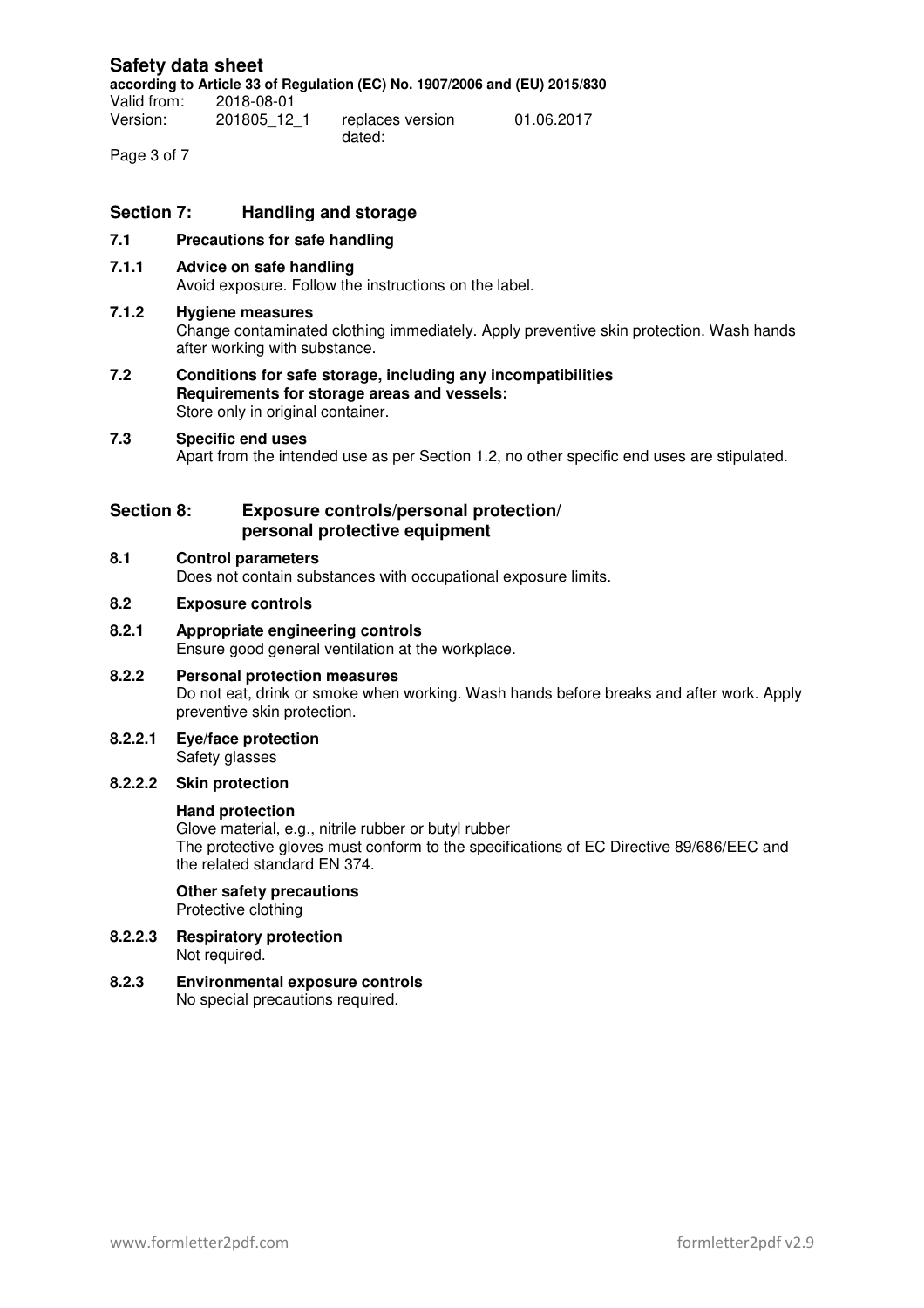**according to Article 33 of Regulation (EC) No. 1907/2006 and (EU) 2015/830**

2018-08-01<br>201805\_12\_1 Version: 201805\_12\_1 replaces version dated: 01.06.2017

Page 4 of 7

## **Section 9: Physical and chemical properties**

## **9.1 Information on basic physical and chemical properties**

| Appearance                             | Physical state: Kit with various components |
|----------------------------------------|---------------------------------------------|
| Odour                                  | Not applicable                              |
| Odour threshold                        | Not applicable                              |
| рH                                     | Not applicable                              |
| Melting point                          | Not applicable                              |
| Boiling point                          | Not applicable                              |
| Flash point                            | Not applicable                              |
| Evaporation rate                       | Not applicable                              |
| Flammability (solid, gas)              | Not applicable                              |
| Lower explosion limit                  | Not applicable                              |
| Upper explosion limit                  | Not applicable                              |
| Vapour pressure                        | Not applicable                              |
| Vapour density                         | Not applicable                              |
| Relative density                       | Not applicable                              |
| Water solubility at 20 °C              | Not applicable                              |
| Partition coefficient: n-octanol/water | Not applicable                              |
| Auto-ignition temperature              | Not applicable                              |
| Decomposition temperature              | Not applicable                              |
| Viscosity, dynamic                     | Not applicable                              |
| Explosive properties                   | Not applicable                              |
| Oxidising properties                   | Not applicable                              |

## **9.2 Other information**

No other relevant information available.

## **Section 10: Stability and reactivity**

## **10.1 Reactivity**

No information available.

- **10.2 Chemical stability**  The product is chemically stable under the specified storage conditions.
- **10.3 Possibility of hazardous reactions**  No information available.
- **10.4 Conditions to avoid**  No information available.
- **10.5 Incompatible materials**  No information available.
- **10.6 Hazardous decomposition products**  No information available.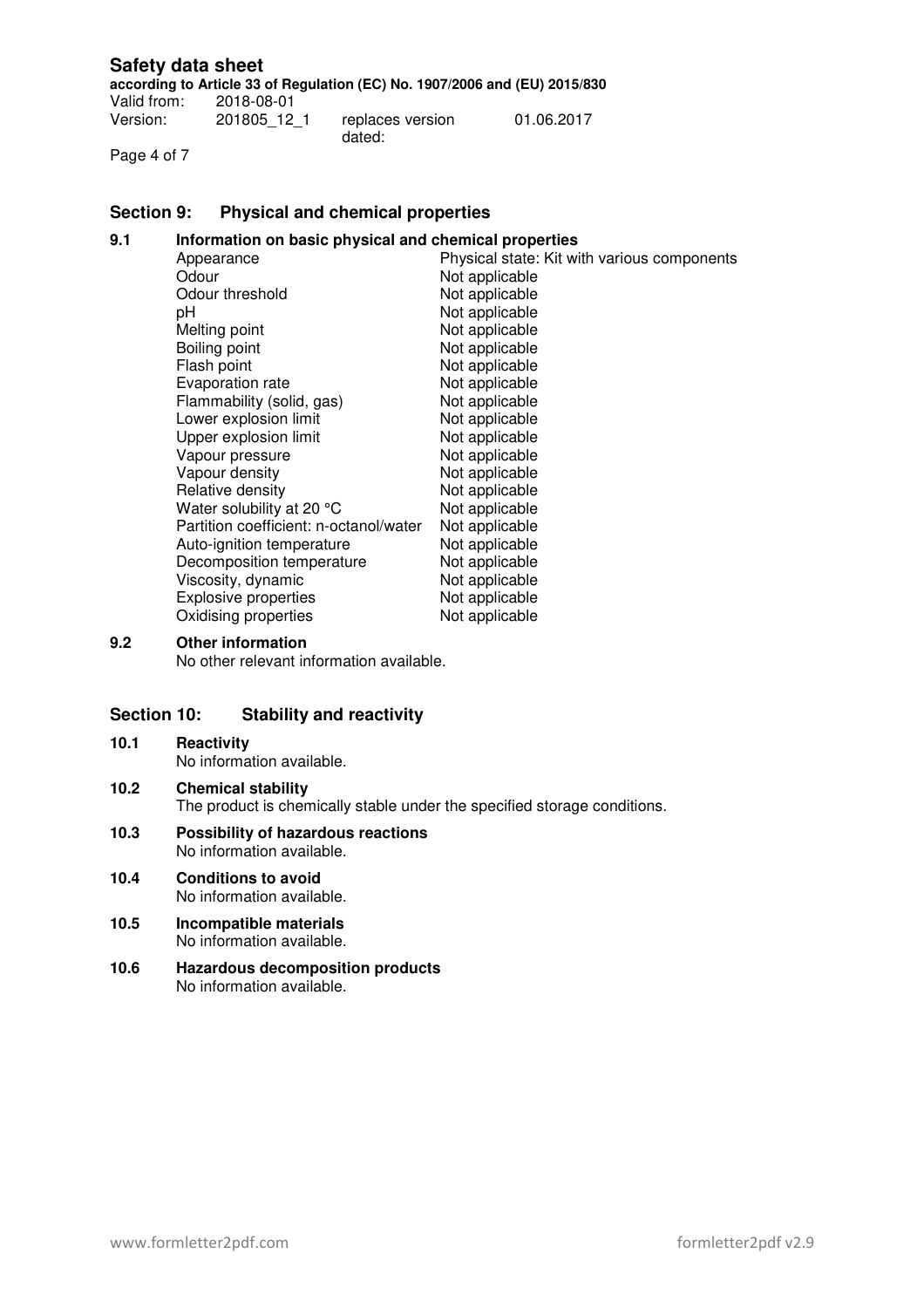**according to Article 33 of Regulation (EC) No. 1907/2006 and (EU) 2015/830**

Valid from: 2018-08-01 Version: 201805\_12\_1 replaces version

dated:

01.06.2017

Page 5 of 7

## **Section 11: Toxicological information**

**11.1 Information on toxicological effects**  Product

> **Acute oral toxicity**  No information available.

#### **Acute inhalative toxicity**  No information available.

**Acute dermal toxicity**  No information available.

**Skin irritation**  No information available.

**Eye irritation**  No information available.

**Sensitisation**  No information available.

**Germ cell mutagenicity**  No information available.

**Carcinogenicity**  No information available.

**Reproductive toxicity**  No information available.

**Teratogenicity**  No information available.

#### **Specific target organ toxicity - single exposure**  No information available.

**Specific target organ toxicity - repeated exposure**  No information available.

#### **Aspiration hazard**

No information available.

#### **11.2 Other information**

Quantitative data on the toxicity of this product are not available.

This product contains chemically inactivated biological agents and should be considered potentially infectious.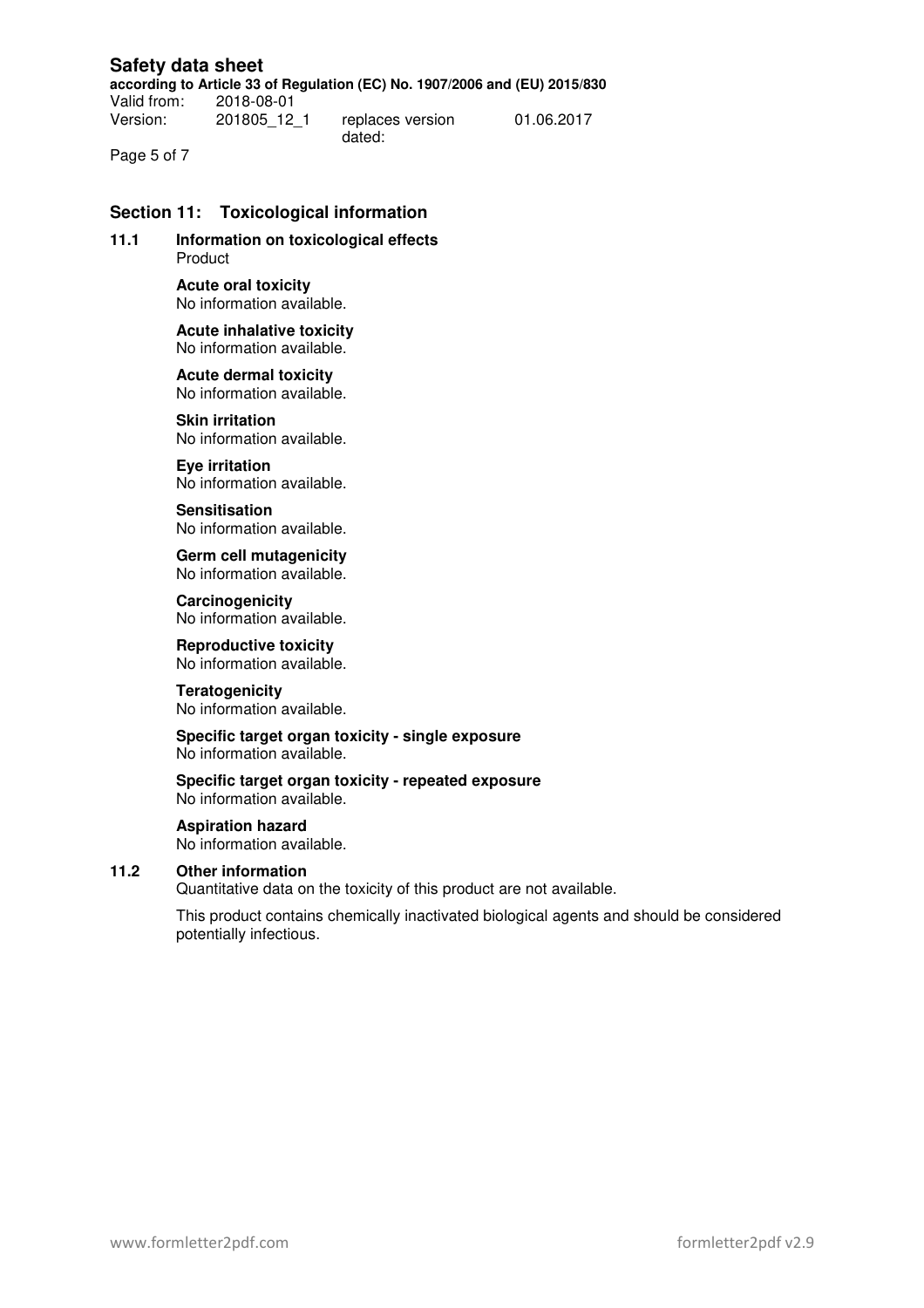**according to Article 33 of Regulation (EC) No. 1907/2006 and (EU) 2015/830**

Valid from: 2018-08-01 Version: 201805\_12\_1 replaces version dated:

01.06.2017

Page 6 of 7

## **Section 12: Ecological information**

Mixture

- **12.1 Toxicity**  No information available.
- **12.2 Persistence and degradability**  No information available.
- **12.3 Bioaccumulation potential**  No information available.
- **12.4 Mobility in soil**  No information available.

#### **12.5 Results of PBT and vPvB assessment**  There is no PBT/vPvB assessment available because no chemical safety assessment is required/was conducted.

## **12.6 Other adverse effects**

No information available.

## **Additional ecological information**

Discharge into the environment must be avoided.

## **Section 13: Disposal considerations**

#### **Waste treatment methods**

Dispose of leftover product in accordance with Directive 2008/98/EC on waste and national and regional regulations. Do not mix with other waste. Handle uncleaned containers like the product itself.

#### **Section 14: Transport information**

- **14.1 UN number** not classified as dangerous goods as per ADR/RID (land transport), IATA (air transport) and IMDG (marine transport).
- **14.2 Proper UN shipping name** not applicable
- **14.3 Transport hazard class** not applicable
- **14.4 Packing group** not applicable
- **14.5 Environmental hazard** none
- **14.6 Special precautions for user** none
- **14.7 Transport in bulk according to Annex II of the MARPOL Convention 73/78 and the IBC Code**

Not relevant